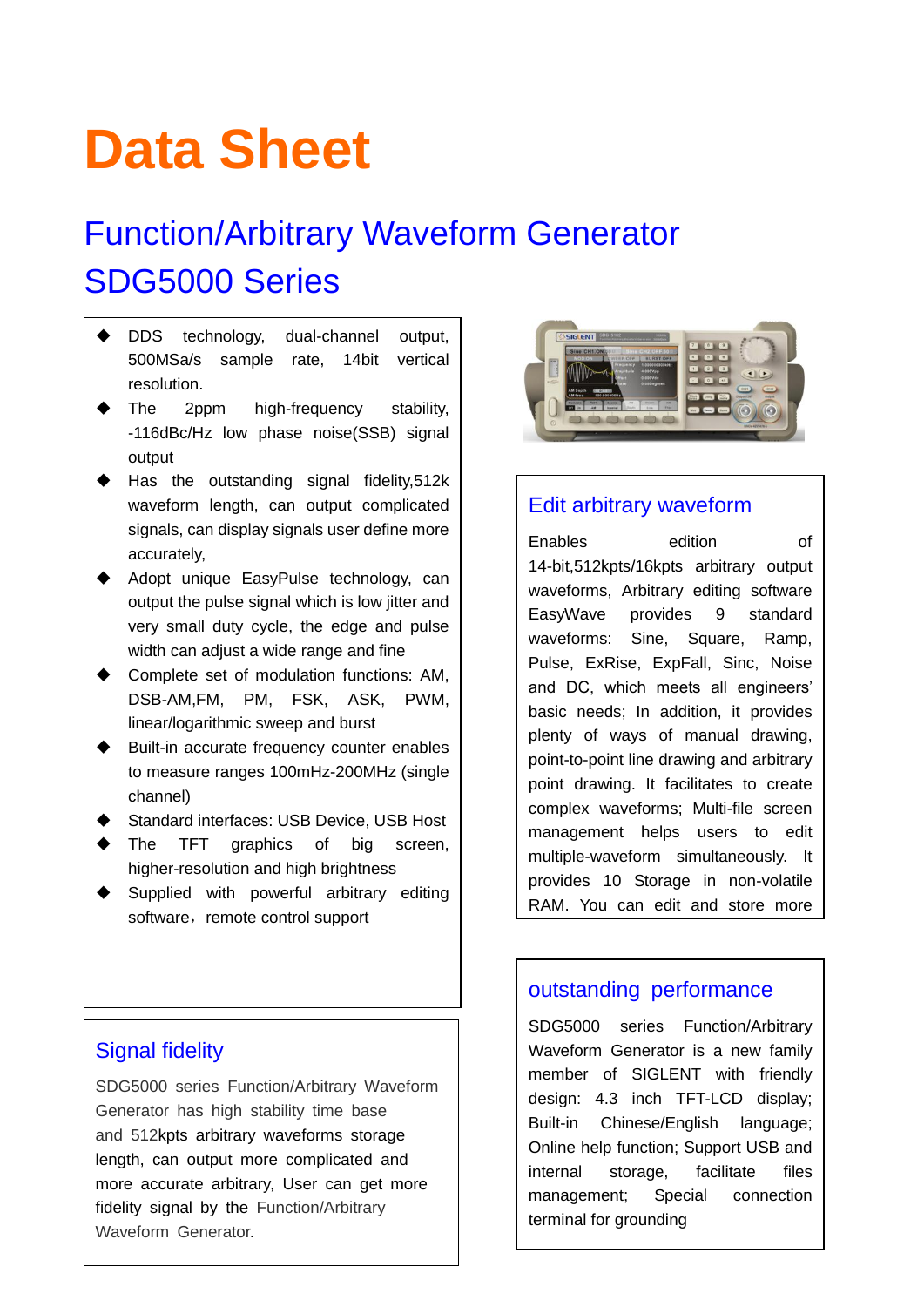## **Specification**

| Model                     | SDG5162                                                                        | SDG5122                                                                  | <b>SDG5082</b> |
|---------------------------|--------------------------------------------------------------------------------|--------------------------------------------------------------------------|----------------|
| Max. output frequency     | 160MHz                                                                         | 120MHz                                                                   | 80MHz          |
| Output channels           | 2                                                                              |                                                                          |                |
| Sample rate               | 500 MSa/s                                                                      |                                                                          |                |
| Arbitrary waveform length | CH2:512 kpts<br>CH1:16 kpts                                                    |                                                                          |                |
| Frequency resolution      | 1 µHz                                                                          |                                                                          |                |
| vertical resolution       | 14 bit                                                                         |                                                                          |                |
| Waveform                  | Sine, Square, Ramp, Pulse, Gaussian Noise, DC, Built-in arbitrary<br>waveforms |                                                                          |                |
| Modulation                |                                                                                | AM、DSB-AM、FM、PM、FSK、ASK、PWM、Sweep、Burst                                  |                |
| Frequency counter         | Frequency range: 100mHz~200MHz                                                 |                                                                          |                |
| Standard interface        | <b>USB Host &amp; Device</b>                                                   |                                                                          |                |
| Dimension                 |                                                                                | Width $\times$ Height $\times$ Depth=261mm $\times$ 105mm $\times$ 344mm |                |

#### **Attention:**

All these specifications apply to the SDG5000 Series Function/Arbitrary Waveform Generator unless otherwise explanation. To satisfy these specifications, the following conditions must be met first:

1. The instrument has been operating continuously for more than 30 minutes within specified operating temperature range (18ºC~28°C ).

2. The temperature variation does not exceed 5℃.

3. Unless otherwise stated, all specifications apply with a  $50\Omega$  resistive load and auto range ON.

Note: all specifications are guaranteed unless where noted 'typical'.

Typical: The characteristic performance, which 80% or more of manufactured instruments will meet, This data is not warranted, does not include measurement uncertainty, and is valid only at room temperature(approximately 23°C)。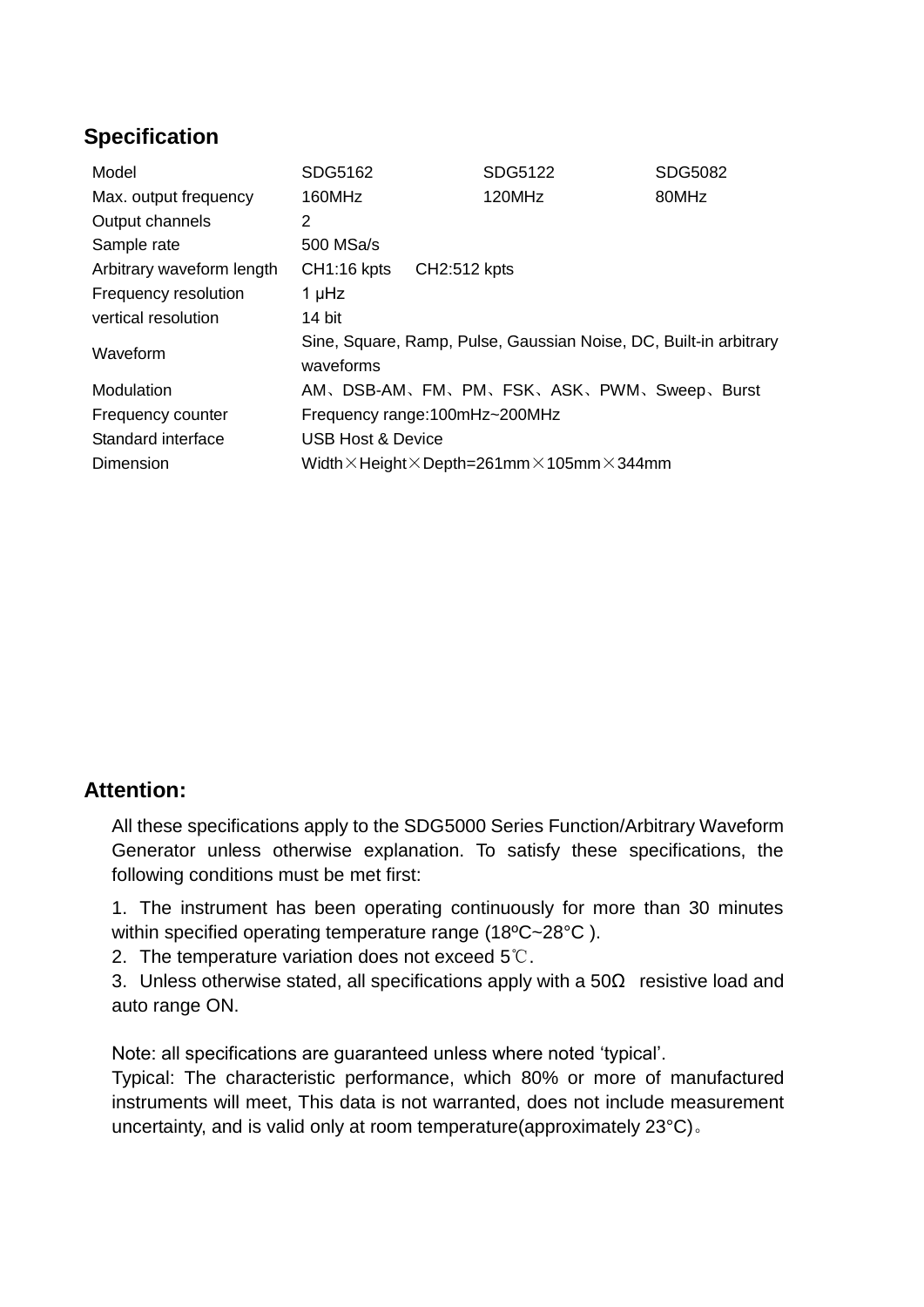## **Frequency Specification**

| Model                      | SDG5162                                              | SDG5122                   | SDG5082               |
|----------------------------|------------------------------------------------------|---------------------------|-----------------------|
| Waveform                   | Sine, Square, Ramp, Triangle, Pulse, Noise, Arb      |                           |                       |
| Sine                       | $1\mu$ Hz ~ 160MHz                                   | $1\mu$ Hz ~ 120MHz        | $1\mu$ Hz ~ 80MHz     |
| Square                     | $1\mu$ Hz ~ 50MHz                                    | $1$ µHz ~ 40MHz           | $1$ µHz ~ 30MHz       |
| Pulse                      | $1$ µHz ~ 40MHz                                      | $1\mu$ Hz ~ 30MHz         | $1\mu$ Hz ~ 20MHz     |
| Ramp/Triangular            | $1\mu$ Hz ~ $4\mu$ Hz                                | $1\mu$ Hz ~ $3\text{MHz}$ | $1\mu$ Hz ~ $2\mu$ Hz |
| Gaussian<br>white<br>noise | $100MHz$ ( $-3dB$ )                                  | 100MHz (-3dB)             | $100MHz$ $(-3dB)$     |
| Arbitrary                  | $1\mu$ Hz ~ 40MHz                                    | $1\mu$ Hz ~ 30MHz         | $1\mu$ Hz ~ 20MHz     |
| Resolution                 | 1 µHz                                                | 1 µHz                     | 1 µHz                 |
| Accuracy                   | 1 year, $18^{\circ}C \sim 28^{\circ}C$ , $\pm 1$ ppm |                           |                       |
| Temperature<br>coefficient | $0^{\circ}$ C ~ 55 $^{\circ}$ C, $\pm$ 1ppm          |                           |                       |

#### **Sine Spectrum Purity**

|                                          | DC-1 MHz                             | $< 56$ d $Bc$ |
|------------------------------------------|--------------------------------------|---------------|
|                                          | 1 MHz - 10 MHz                       | <-46 dBc      |
| <b>Harmonic Distortion</b>               | 10 MHz - 100 MHz                     | $<$ -35 dBc   |
|                                          | 100 MHz - 160 MHz                    | $<$ -26 dBc   |
| Total harmonic<br>waveform<br>distortion | DC - 20kHz, 1Vpp<0.2%                |               |
| Spurious<br>signal<br>(non-harmonic)     | DC-160MHz<-70dBc+20dB/spectrum phase |               |
| Phase noise                              | 100kHz Offset,-116dBc/Hz(typical)    |               |

## **Square Specification**

| Rise/fall time         |                            | $6ns(10\% - 90\%)$                  |
|------------------------|----------------------------|-------------------------------------|
| Overshoot              |                            | $< 3\%$                             |
|                        | $\leq 10$ MHz              | $20\% \sim 80\%$                    |
| Duty Cycle             | 10 MHz-40MHz               | $40\% \sim 60\%$                    |
|                        | 40 MHz-50MHz               | 50%                                 |
|                        | Asymmetric(50% Duty Cycle) | 1% of period+5ns(typical,1kHz,1Vpp) |
| Jitter(cycle-to-cycle) |                            | DC-1MHz, $\leq$ 200ps+2ppm          |
|                        |                            | 1MHz-50MHz, $\leq$ 500ps            |

## **Ramp/Triangle Specification**

Linearity <0.1% of Peak value output (typical,1kHz,1Vpp, 100% symmetry) Symmetry 0%-100%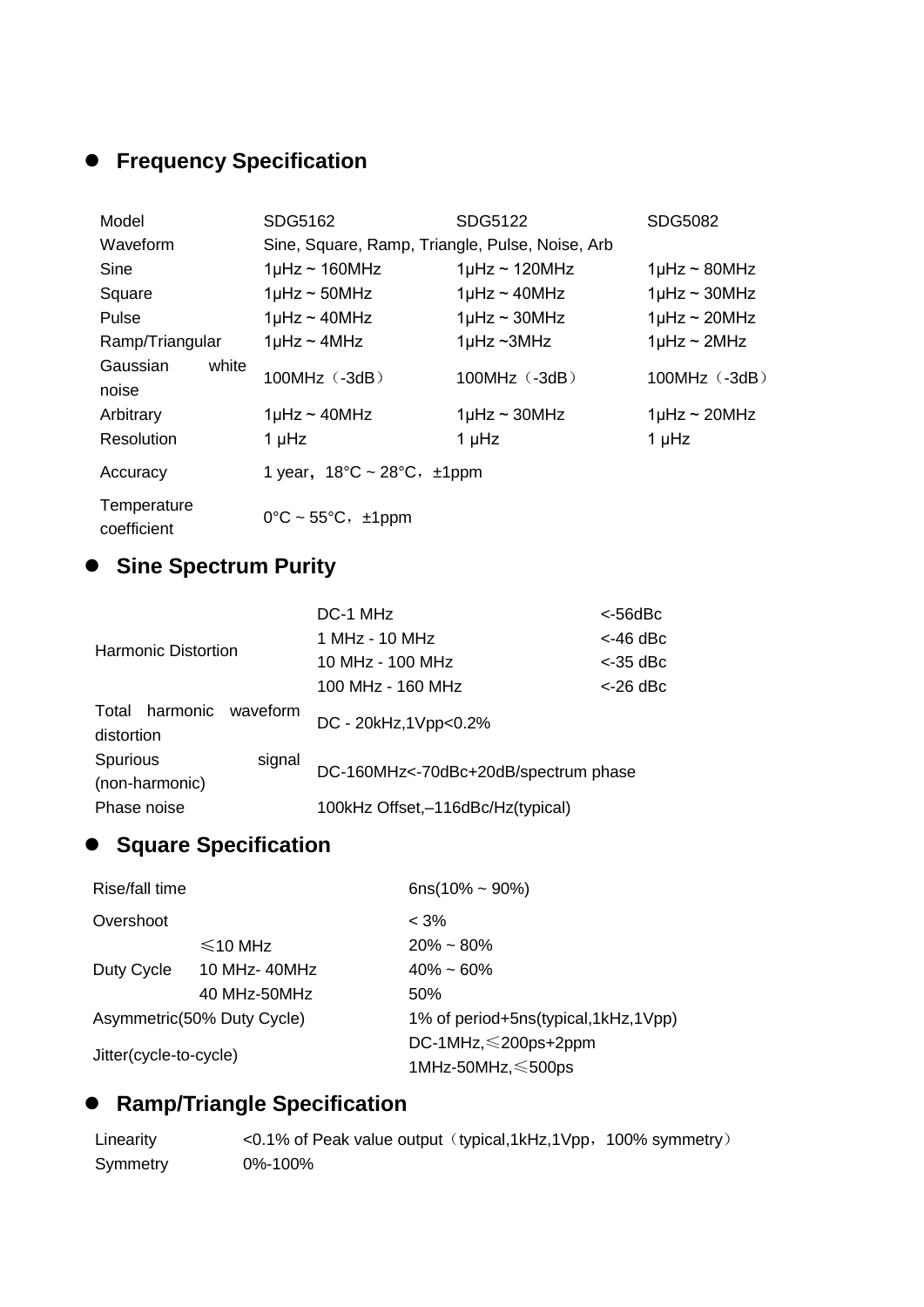## **Pulse Specification**

| Periods                           | 1000000s, Max. 25ns, Min.  |
|-----------------------------------|----------------------------|
| Pulse width                       | ≥12ns,100ps resolution     |
| duty                              | $0.0001\% - 99.9999\%$     |
| Rise/Fall time $(10\% \sim 90\%)$ | 6ns~6s,100ps resolution    |
| Overshoot                         | $<$ 3%                     |
| Jitter(cycle to cycle)            | DC-1MHz, $\leq$ 200ps+2ppm |
|                                   | 1MHz-50MHz, ≤500ps         |

## **Arbitrary Specification**

| Output                 | CH <sub>1</sub> | CH2                                       |
|------------------------|-----------------|-------------------------------------------|
| Waveform length        | 16Kpts          | 16Kpts /512Kpts                           |
| Vertical resolution    | 14 bits         | 14 bits                                   |
| Sample rate            | 500 MSa/s       | 500 MSa/s                                 |
| Min. Rise/Fall time    | 6ns             | 6 ns                                      |
| Jitter(cycle to cycle) |                 | DC - 40MHz, $\leq$ 2.1 ns $\pm$ 10 ppm    |
| Storage in             |                 |                                           |
| Non-volatile RAM       |                 | 8 waveforms @ 512Kpts;24 waveform @16Kpts |
| memory                 |                 |                                           |
|                        |                 |                                           |

## **Output Specification**

| Output                                 | CH <sub>1</sub>                                                                                                             | CH <sub>2</sub>                                                                                                                                |
|----------------------------------------|-----------------------------------------------------------------------------------------------------------------------------|------------------------------------------------------------------------------------------------------------------------------------------------|
| Amplitude                              | $DC - < 40MHz:1mVpp-10Vpp(50\Omega)$<br>40MHz - <100MHz:1 mVpp - 5 Vpp(50<br>Ω)<br>100MHz - 160MHz:1 mVpp -1.5 Vpp(50<br>Ω) | $DC - < 40MHz:1mVpp-10Vpp(50\Omega)$<br>40MHz - <100MHz:1 mVpp - 5 Vpp(50<br>$\Omega$ )<br>100MHz - 160MHz:1 mVpp<br>$-1.5$<br>$Vpp(50\Omega)$ |
|                                        | DC - < 40MHz:1mVpp-20Vpp(Hi Z)<br>40MHz - < 100MHz: 1 mVpp - 10 Vpp(Hi<br>Z)<br>100MHz - 160MHz:1 mVpp -3 Vpp(Hi Z          | $DC - < 40MHz:1mVpp-20Vpp(Hi Z)$<br>40MHz - <100MHz:1 mVpp - 10 Vpp(Hi<br>Z)<br>100MHz - 160MHz:1 mVpp -3Vpp(Hi<br>Z)                          |
| Vertical<br>accuracy<br>$1,2$ (spec)   | $\pm$ 1% of setting $\pm$ 1mVpp at 10KHz                                                                                    | $\pm$ 1% of setting $\pm$ 1mVpp at 10KHz                                                                                                       |
| Amplitude flatness<br>(compared to 100 | ≤80MHz<br>$±0.2$ dB                                                                                                         | ≤80MHz<br>$±0.2$ dB                                                                                                                            |
| kHz sine, 5Vpp)                        | ≤160MHz<br>±0.8dB                                                                                                           | ≤160MHz<br>$±0.8$ dB                                                                                                                           |
| Output<br>Current<br>Max only          | ±200mA                                                                                                                      | $\pm 200$ mA                                                                                                                                   |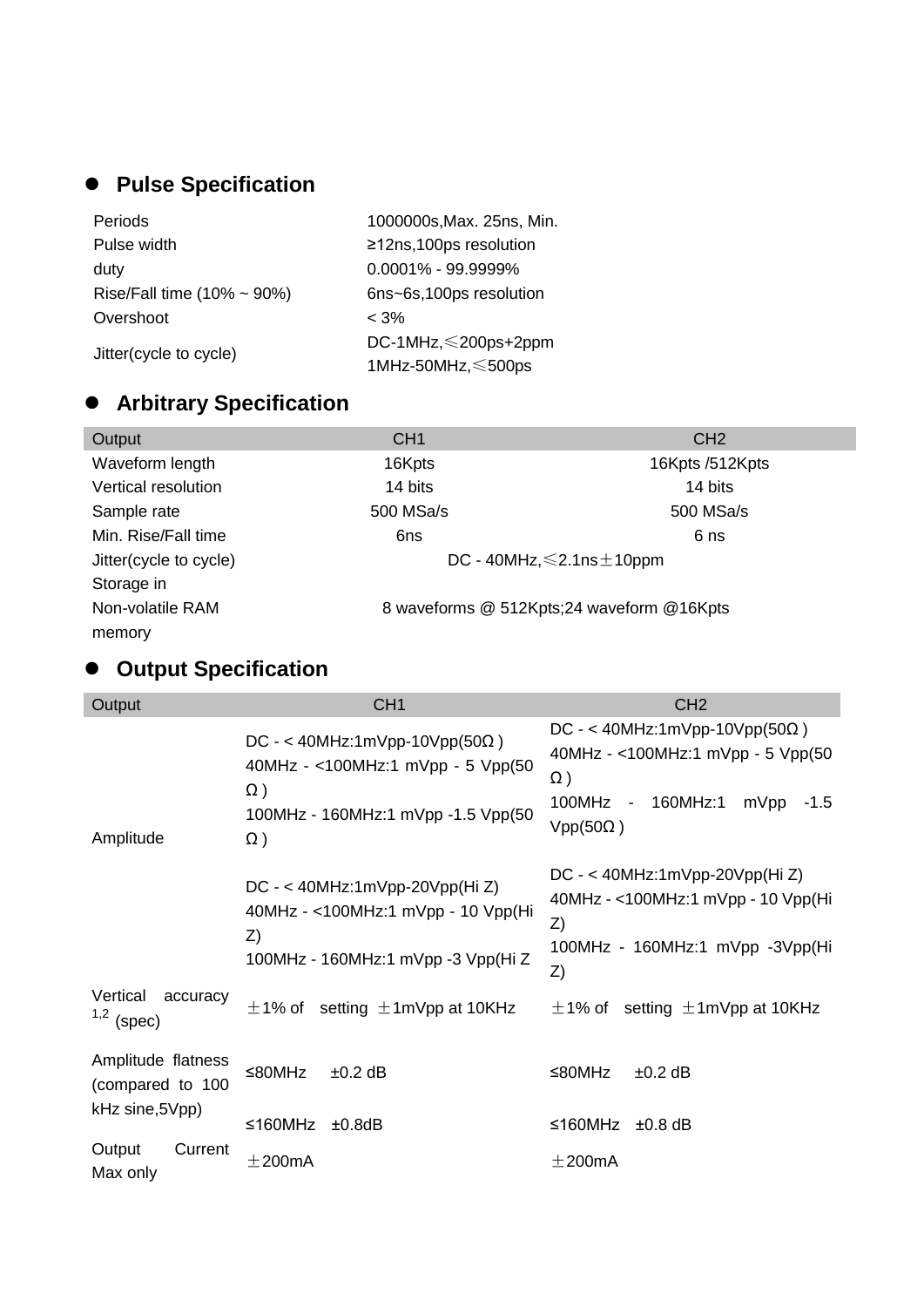**1. Add 1/10th of the output amplitude and offset accuracy specification per** ℃ **for operation at temperatures beyond 23**℃±**5**℃

## **DC Offset Specification**

| Output          | CH <sub>1</sub>                       | CH <sub>2</sub>                       |
|-----------------|---------------------------------------|---------------------------------------|
| Range(DC)       | $\pm 5V(50\Omega)$                    | $\pm 5V(50\Omega)$                    |
|                 | $±10V$ (high impedance)               | $±10V$ (high impedance)               |
| Offset accuracy | $\pm$ ( setting offset value *1%+1mV) | $\pm$ ( setting offset value *1%+1mV) |
| Resolution      | 1mV                                   | 1mV                                   |
|                 |                                       |                                       |

## **Waveform Output**

| Impedance  | $50\Omega$ (typical), HiZ                                                       | $50\Omega$ (typical), HiZ                                                |
|------------|---------------------------------------------------------------------------------|--------------------------------------------------------------------------|
| Protection | short-circuit protection                                                        | short-circuit protection                                                 |
| Isolation  | Connector shells for channel output(s), Sync, and Mod In are connected together |                                                                          |
|            |                                                                                 | but isolated from the instrument's chassis, Maximum allowable voltage on |
|            | isolated connector shells is $\pm$ 42Vpk                                        |                                                                          |

## **AM / DSB-AM Modulation**(**CH1/CH2**)

| Carrier                     | Sine, Square, Ramp, Arbitrary (except DC) |
|-----------------------------|-------------------------------------------|
| Source                      | Internal/External                         |
| Modulation waveform         | Sine, Square, Ramp, Noise, Arbitrary      |
| Modulation depth            | $0\%$ ~120%                               |
| <b>Modulation Frequency</b> | 1mHz-50kHz                                |

## **FM Modulation**(**CH1/CH2**)

| Carrier                     | Sine, Square, Ramp, Arbitrary (except DC) |
|-----------------------------|-------------------------------------------|
| Source                      | Internal/External                         |
| Modulation waveform         | Sine, Square, Ramp, Noise, Arbitrary      |
| <b>Modulation Frequency</b> | 1mHz-50kHz                                |

## **PM Modulation**(**CH1/CH2**)

| Carrier                     | Sine, Square, Ramp, Arbitrary (except DC) |
|-----------------------------|-------------------------------------------|
| Source                      | Internal/External                         |
| <b>Modulation waveform</b>  | Sine, Square, Ramp, Noise, Arbitrary      |
| <b>Phase Deviation</b>      | 0~360°, 0.1°Resolution                    |
| <b>Modulation Frequency</b> | 1mHz-50kHz                                |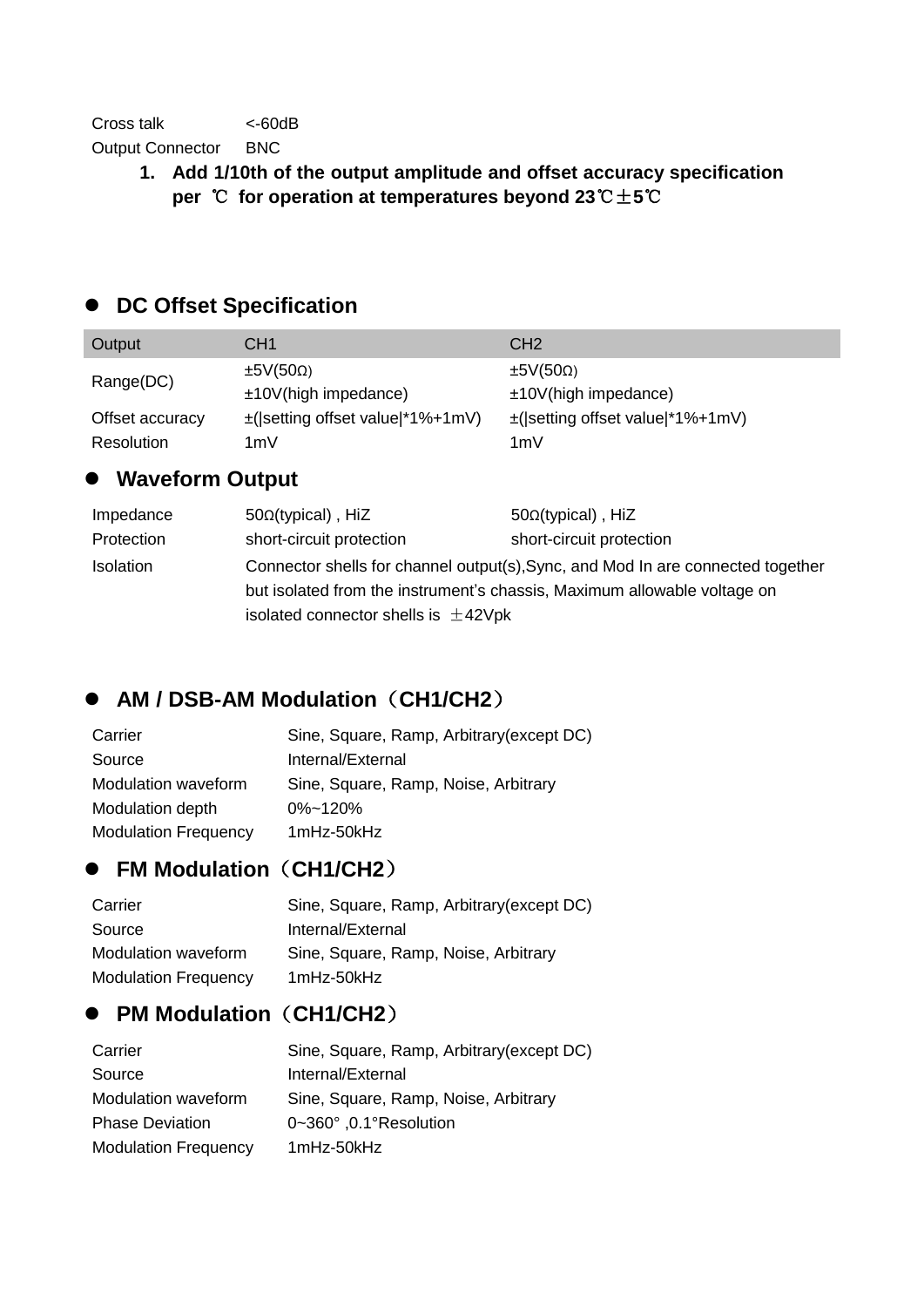## **FSK Modulation**(**CH1/CH2**)

| Carrier                     | Sine, Square, Ramp, Arbitrary (except DC) |
|-----------------------------|-------------------------------------------|
| Source                      | Internal/External                         |
| Modulation waveform         | 50% duty-cycle square waveform            |
| <b>Modulation Frequency</b> | 1mHz-1MHz                                 |

#### **ASK Modulation**(**CH1/CH2**)

| Carrier                     | Sine, Square, Ramp, Arbitrary (except DC) |
|-----------------------------|-------------------------------------------|
| Source                      | Internal/External                         |
| Modulation waveform         | 50% duty-cycle square waveform            |
| <b>Modulation Frequency</b> | 1mHz-1MHz                                 |

#### **PWM Modulation**(**CH1/CH2**)

| Carrier                     | <b>Pulse</b>                              |
|-----------------------------|-------------------------------------------|
| Source                      | Internal/External                         |
| Modulation waveform         | Sine, Square, Ramp, Arbitrary (except DC) |
| <b>Modulation Frequency</b> | 1mHz-50kHz                                |

#### **•** Sweep (CH1/CH2)

| Carrier         | Sine, Square, Ramp, Arbitrary(except DC) |  |  |
|-----------------|------------------------------------------|--|--|
| <b>Type</b>     | linear/logarithmic                       |  |  |
| Direct          | Up/down                                  |  |  |
| Sweep time      | 1 ms $\sim$ 500 s $\pm$ 0.1%             |  |  |
| Trigger source  | Manual, external, internal               |  |  |
| Sweep Range@Max | 1uHz to Bandwidth frequency @ 500 MSa/s  |  |  |
| Sample Rate     |                                          |  |  |

## **Burst**(**CH1/CH2**)

| Waveform                 | Sine, Square, Ramp, Pulse, Arbitrary(except DC)    |
|--------------------------|----------------------------------------------------|
| <b>Carrier Frequency</b> | 2mHz~100MHz                                        |
| <b>Type</b>              | Count(1 $\sim$ 1,000,000 periods), infinite, Gated |
| Start/Stop phrase        | $0^\circ$ ~360 $^\circ$                            |
| Internal period          | $1 \mu s \sim 1000 s \pm 1\%$                      |
| Trigger delay            | 280ns~34s                                          |
| Gated source             | External trigger                                   |
| Trigger source           | Manual, External or Internal                       |

#### **External modulation**

| Connector     | Rear-panel BNC, isolated from chassis                         |  |
|---------------|---------------------------------------------------------------|--|
| Voltage level | $\pm$ (4.5~5)V= 100% modulation >10k $\Omega$ input impedance |  |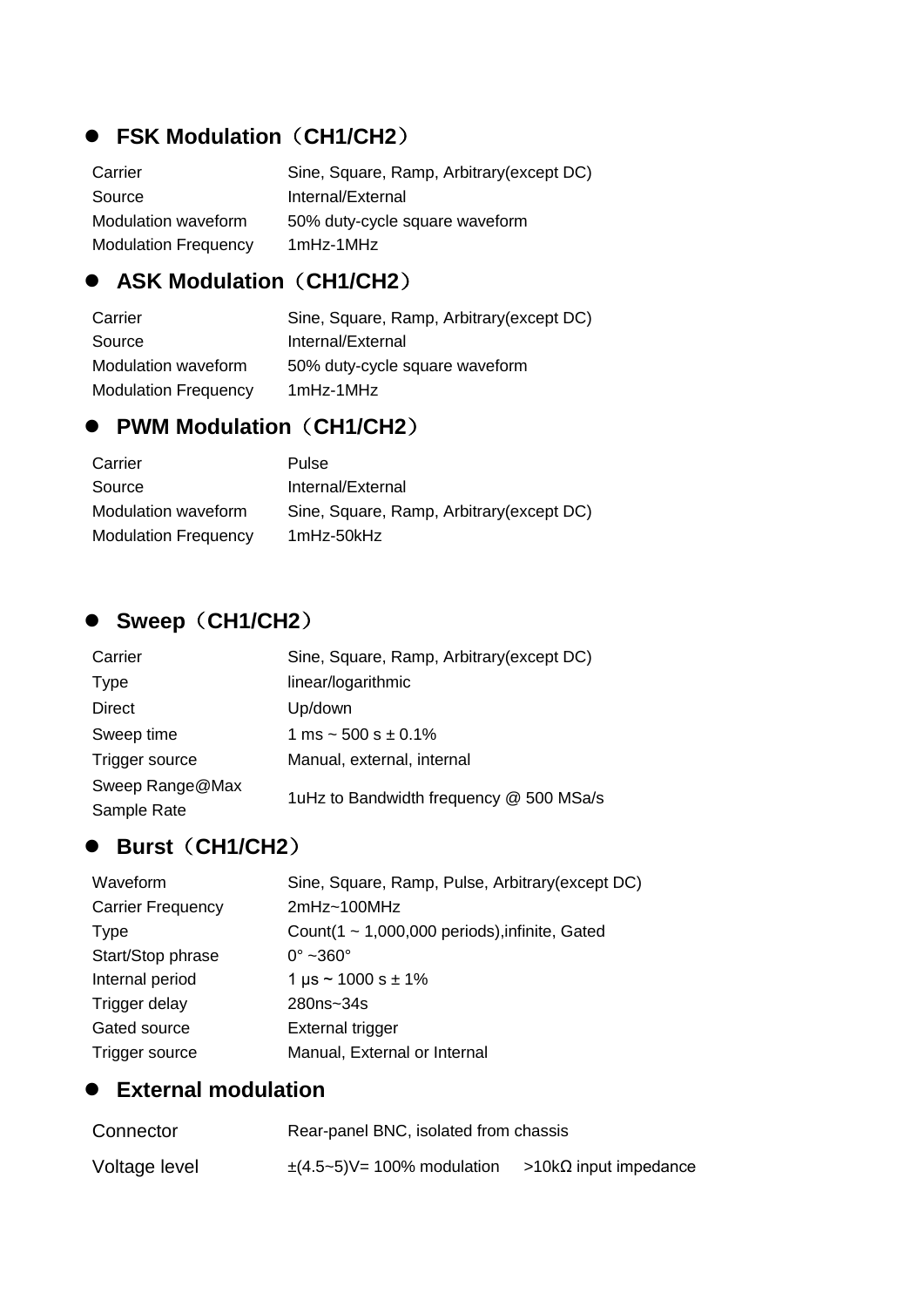Note: The external input voltage can't be over ±5Vpk, otherwise instrument gets damaged.

## **Trigger Input**

| Connector                                 | Rear-panel BNC, chassis-referenced       |
|-------------------------------------------|------------------------------------------|
| Voltage Level                             | <b>CMOS</b> compatible                   |
| Slope                                     | Up or down (optional)                    |
| Pulse width                               | $> 50$ ns                                |
| Input impedance                           | $>5k\Omega$ , DC coupling                |
| <b>Reaction time</b>                      | 380ns(typical)                           |
| Trigger Input period of<br>external burst | >160ns                                   |
| Input Latency                             | $CH1 - 366 + 30nS$<br>$CH2 - 386 + 30nS$ |

## **Trigger Output**

| Connector               | Rear-panel BNC, chassis-referenced |
|-------------------------|------------------------------------|
| Voltage level           | <b>CMOS</b> compatible             |
| Pulse width             | > 60 ns(typical)                   |
| Output impedance        | $50\Omega$ (typical)               |
| Max Frequency           | 1 MHz                              |
| <b>Output Connector</b> | <b>Through Rear Panel</b>          |
|                         | Ext Trig/Gate/FSK/Burst            |

## **SYNC Output**

| Connector        | Rear-panel BNC, isolated from chassis     |
|------------------|-------------------------------------------|
| Voltage level    | VOH(min)>4.5V,VOL(max)<0.5V;(IOL/IOH=8mA) |
| Pulse width      | $> 50$ ns(typical)                        |
| Output impedance | $50\Omega$ (typical)                      |
| Max Frequency    | 10MHz                                     |

## **Frequency reference input**

| Connector         | Rear-panel BNC, isolated from chassis and all connector. |
|-------------------|----------------------------------------------------------|
| Frequency range   | 10MHz±1kHz                                               |
| Min Voltage level | 2.3V                                                     |

## **Frequency reference output**

| Connector        | Rear-panel BNC, chassis-referenced |
|------------------|------------------------------------|
| Frequency        | 10MHz                              |
| Voltage level    | $>1$ Vpp                           |
| Output impedance | $50\Omega$ AC-coupled              |

## **Frequency Counter**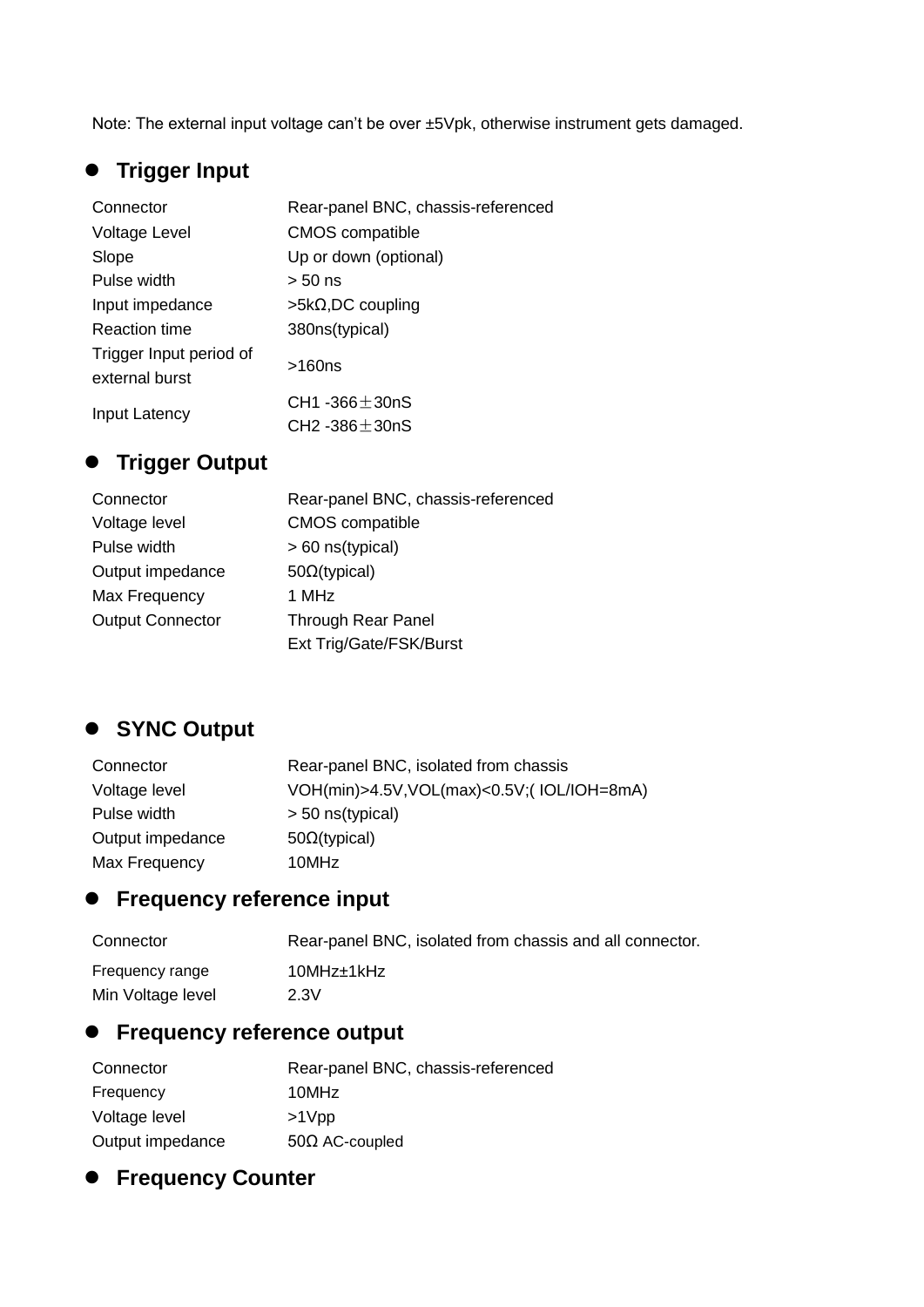| Measurement                                     | Frequency, Period, Positive/negative pulse width, duty cycle |                      |                         |
|-------------------------------------------------|--------------------------------------------------------------|----------------------|-------------------------|
| Frequency range                                 | Single Channel:100mHz~200MHz                                 |                      |                         |
| Frequency resolution                            | 6bit/s                                                       |                      |                         |
| Voltage range (non-modulated signal)            |                                                              |                      |                         |
|                                                 |                                                              | DC offset range      | ±1.5VDC                 |
| Manual                                          | DC coupling                                                  | $100mHz \sim 100MHz$ | $50mV$ rms $\sim +2.5V$ |
|                                                 |                                                              | 100MHz~200MHz        | 100mV $rms-±2.5V$       |
|                                                 | AC coupling                                                  | 1Hz~200MHz           | 100mVrms~5Vpp           |
| Pulse<br>width<br>and<br>duty-cycle measurement | 1Hz~10MHz(50mVrms~5Vpp)                                      |                      |                         |
|                                                 | Input impedance                                              |                      | $1M\Omega$              |
| Input adjustment                                | Coupling mode                                                |                      | AC, DC                  |
|                                                 | High-frequency rejection                                     |                      | ON/OFF                  |
| Trigger level range                             | $-3V - 1.8V$                                                 |                      |                         |

## **General Specification**

## **Display**

| 4.3inch'TFT-LCD                                                  |
|------------------------------------------------------------------|
| 480×272, (RGB)                                                   |
| 24bit                                                            |
| 500:1(typical)                                                   |
| 300 $cd/m^2$ (typical)                                           |
|                                                                  |
| 100-240 Vrms $(\pm 10\%)$ , 50/60 Hz                             |
| 100-120 Vrms $(\pm 10\%)$ , 400 Hz                               |
| MAX 50W                                                          |
| 1.25A,250V                                                       |
|                                                                  |
| Operation:0°C~40°C                                               |
| Storage:-20°C~60°C                                               |
| Below $+35^{\circ}$ C: $\leq$ 90% relative humidity              |
| $+30^{\circ}$ C ~ $+40^{\circ}$ C: $\leq 60\%$ relative humidity |
| Operation: below 3,048 meters                                    |
| Storage: below 15,000 meters                                     |
| 2004/108/EC Directive                                            |
| Applicable standards EN 61326-1:2006                             |
|                                                                  |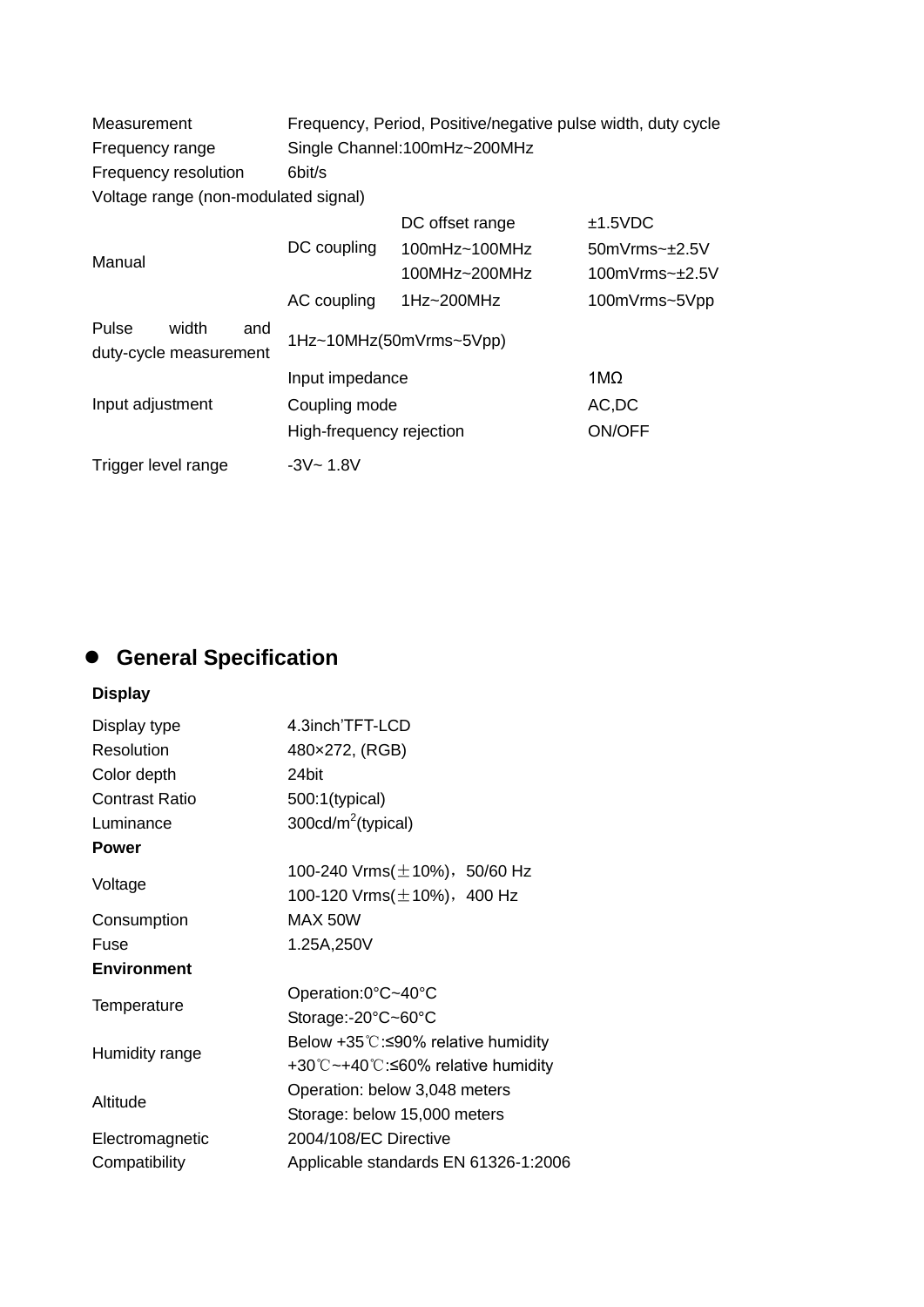|                          | EN 61000-3-2:2006 + A2:2009      |
|--------------------------|----------------------------------|
|                          | EN 61000-3-3:2008                |
| Safety                   | 2006/95/EC Low Voltage Directive |
|                          | EN 61010-1:2010/                 |
| <b>Others</b>            |                                  |
|                          | Width:261mm                      |
| Dimension                | Height:105mm                     |
|                          | Depth:344mm                      |
| Weight                   | N.W: 2.8kg                       |
| IP protection            |                                  |
| IP <sub>2</sub> X        |                                  |
| <b>Calibration Cycle</b> |                                  |
| 1year                    |                                  |

#### Purchase Information

#### **Product Name**

#### **SIGLENT SDG5000 Function/Arbitrary Waveform Generator**

Models:

SDG5122 120MHz

SDG5082 80MHz

#### **Standard Accessories**

- A Quick Start
- A Calibration Certificate
- $\bullet$
- A Power Cord that fits the standard of destination country
- A USB Cable

#### **Optional Accessories**

● BNC cable

#### **Contact SIGLENT**

#### **SHENZHEN SIGLENT TECHNOLOYIES CO., LTD**

Address: 3/F, No.4 BULIDING, 3rd LIUXIAN Rd, ANTONGDA INDUSTRY GARDEN, BAO'AN